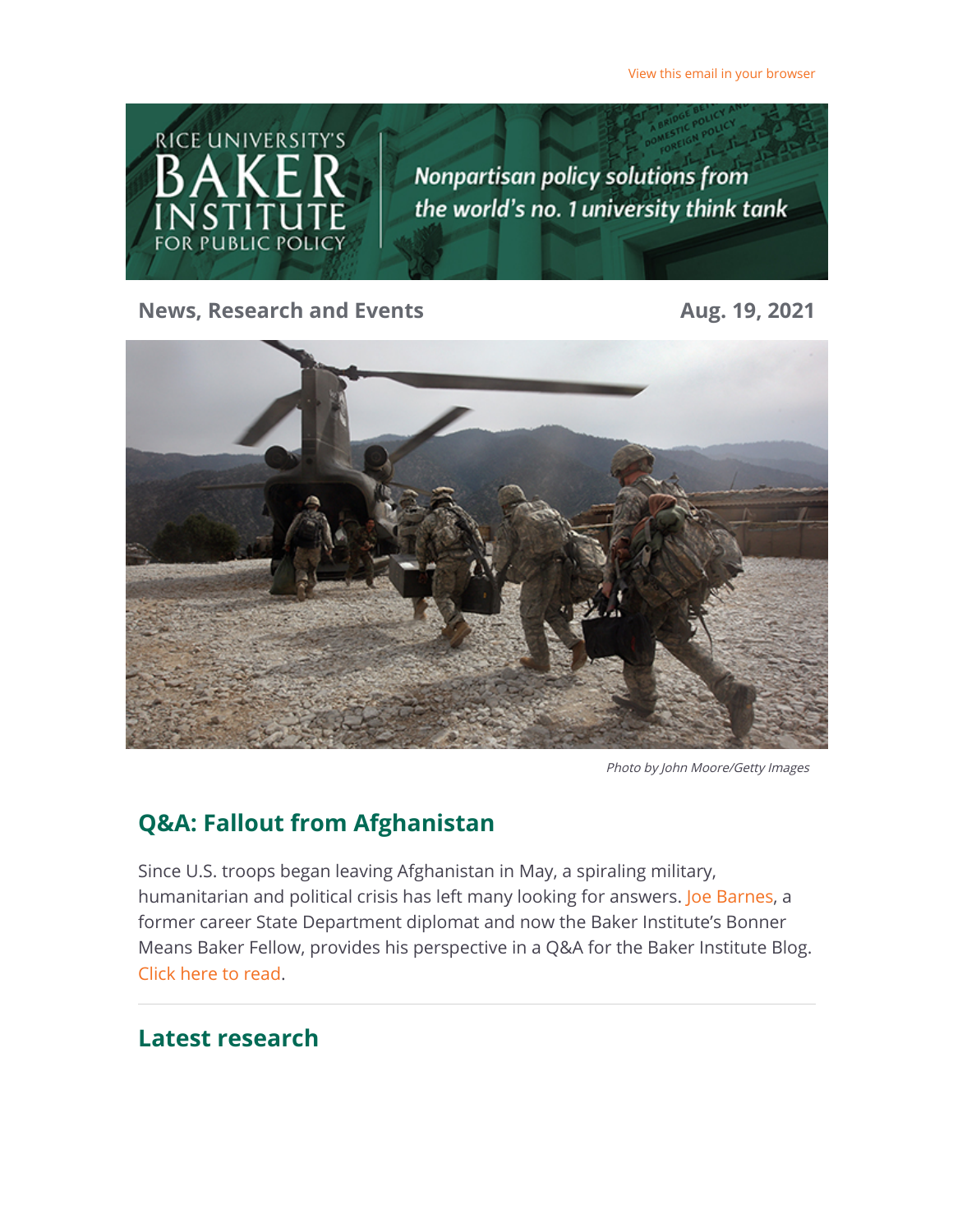

### **[Iran: Triumph of the](https://riceconnect.rice.edu/page.redir?target=https%3a%2f%2fwww.foreignaffairs.com%2farticles%2firan%2f2021-08-05%2firans-war-within-ebrahim-raisi&srcid=245652&srctid=1&erid=7c5ae58d-091b-4b96-99f6-031dd68ea49e&trid=7c5ae58d-091b-4b96-99f6-031dd68ea49e) hardliners**

With the election of conservative Ebrahim Raisi as Iran's new president, a faction of the country's hardline leaders is poised to usher in a new era — one that will begin with Iran on a collision course with the United States, [writes Middle East fellow Mohammad](https://riceconnect.rice.edu/page.redir?target=https%3a%2f%2fwww.bakerinstitute.org%2fexperts%2fmohammad-ayatollahi-tabaar%2f&srcid=245652&srctid=1&erid=7c5ae58d-091b-4b96-99f6-031dd68ea49e&trid=7c5ae58d-091b-4b96-99f6-031dd68ea49e) [Ayatollahi Tabaar in](https://riceconnect.rice.edu/page.redir?target=https%3a%2f%2fwww.bakerinstitute.org%2fresearch%2firans-war-within%2f&srcid=245652&srctid=1&erid=7c5ae58d-091b-4b96-99f6-031dd68ea49e&trid=7c5ae58d-091b-4b96-99f6-031dd68ea49e) Foreign Affairs magazine.



### **[War on Drugs: Sobering](https://riceconnect.rice.edu/page.redir?target=https%3a%2f%2fwww.bakerinstitute.org%2ffiles%2f17650%2f&srcid=245652&srctid=1&erid=7c5ae58d-091b-4b96-99f6-031dd68ea49e&trid=7c5ae58d-091b-4b96-99f6-031dd68ea49e) lessons from Texas**

Although Texans broadly support relaxing cannabis laws and other criminal justice reforms, state leaders are continuing the war on drugs and other policies that "propagate systemic racism," writes drug policy fellow [Katharine Neill Harris](https://riceconnect.rice.edu/page.redir?target=https%3a%2f%2fwww.bakerinstitute.org%2fexperts%2fkatharine-neill%2f&srcid=245652&srctid=1&erid=7c5ae58d-091b-4b96-99f6-031dd68ea49e&trid=7c5ae58d-091b-4b96-99f6-031dd68ea49e) in a new [brief.](https://riceconnect.rice.edu/page.redir?target=https%3a%2f%2fwww.bakerinstitute.org%2ffiles%2f17650%2f&srcid=245652&srctid=1&erid=7c5ae58d-091b-4b96-99f6-031dd68ea49e&trid=7c5ae58d-091b-4b96-99f6-031dd68ea49e)

# **"Last year, we saw the biggest one-year decline in global oil demand on record … This year, however, we're likely to see the biggest increase ever recorded in oil demand."**

[Mark Finley](https://riceconnect.rice.edu/page.redir?target=https%3a%2f%2fwww.bakerinstitute.org%2fexperts%2fmark-finley%2f&srcid=245652&srctid=1&erid=7c5ae58d-091b-4b96-99f6-031dd68ea49e&trid=7c5ae58d-091b-4b96-99f6-031dd68ea49e), Fellow in Energy and Global Oil, to the [GailFosler Group](https://riceconnect.rice.edu/page.redir?target=https%3a%2f%2fwww.gailfosler.com%2fthe-search-for-peak-oil-and-a-lower-carbon-future&srcid=245652&srctid=1&erid=7c5ae58d-091b-4b96-99f6-031dd68ea49e&trid=7c5ae58d-091b-4b96-99f6-031dd68ea49e)

### **Accolades**

**Baker Institute's soil carbon offset protocol recognized. [BCarbon](https://riceconnect.rice.edu/page.redir?target=https%3a%2f%2fbcarbon.org%2f&srcid=245652&srctid=1&erid=7c5ae58d-091b-4b96-99f6-031dd68ea49e&trid=7c5ae58d-091b-4b96-99f6-031dd68ea49e)**, a standard developed by the Baker Institute to remove carbon dioxide from the atmosphere [and store it in the soil as organic carbon, has been rated as one of the best publicly](https://riceconnect.rice.edu/page.redir?target=https%3a%2f%2fcarbonplan.org%2fresearch%2fsoil-protocols&srcid=245652&srctid=1&erid=7c5ae58d-091b-4b96-99f6-031dd68ea49e&trid=7c5ae58d-091b-4b96-99f6-031dd68ea49e) available protocols for soil carbon offsets by the nonprofit [CarbonPlan. B](https://riceconnect.rice.edu/page.redir?target=https%3a%2f%2fcarbonplan.org%2fresearch%2fsoil-protocols-explainer&srcid=245652&srctid=1&erid=7c5ae58d-091b-4b96-99f6-031dd68ea49e&trid=7c5ae58d-091b-4b96-99f6-031dd68ea49e)Carbon is co-led b[y Jim Blackburn](https://riceconnect.rice.edu/page.redir?target=https%3a%2f%2fwww.bakerinstitute.org%2fexperts%2fjim-blackburn%2f&srcid=245652&srctid=1&erid=7c5ae58d-091b-4b96-99f6-031dd68ea49e&trid=7c5ae58d-091b-4b96-99f6-031dd68ea49e), a Baker Institute Rice faculty scholar and the co-director of Rice's SSPEED Center, and [Kenneth Medlock,](https://riceconnect.rice.edu/page.redir?target=https%3a%2f%2fwww.bakerinstitute.org%2fexperts%2fkenneth-b-medlock-iii%2f&srcid=245652&srctid=1&erid=7c5ae58d-091b-4b96-99f6-031dd68ea49e&trid=7c5ae58d-091b-4b96-99f6-031dd68ea49e) the James A. Baker, III, and Susan G. [Baker Fellow in Energy and Resource Economics and senior director of the Center](https://riceconnect.rice.edu/page.redir?target=https%3a%2f%2fwww.bakerinstitute.org%2fcenter-for-energy-studies%2f&srcid=245652&srctid=1&erid=7c5ae58d-091b-4b96-99f6-031dd68ea49e&trid=7c5ae58d-091b-4b96-99f6-031dd68ea49e) for Energy Studies. Robin Rather, CEO of Austin-based Collective Strength, is the group's facilitator.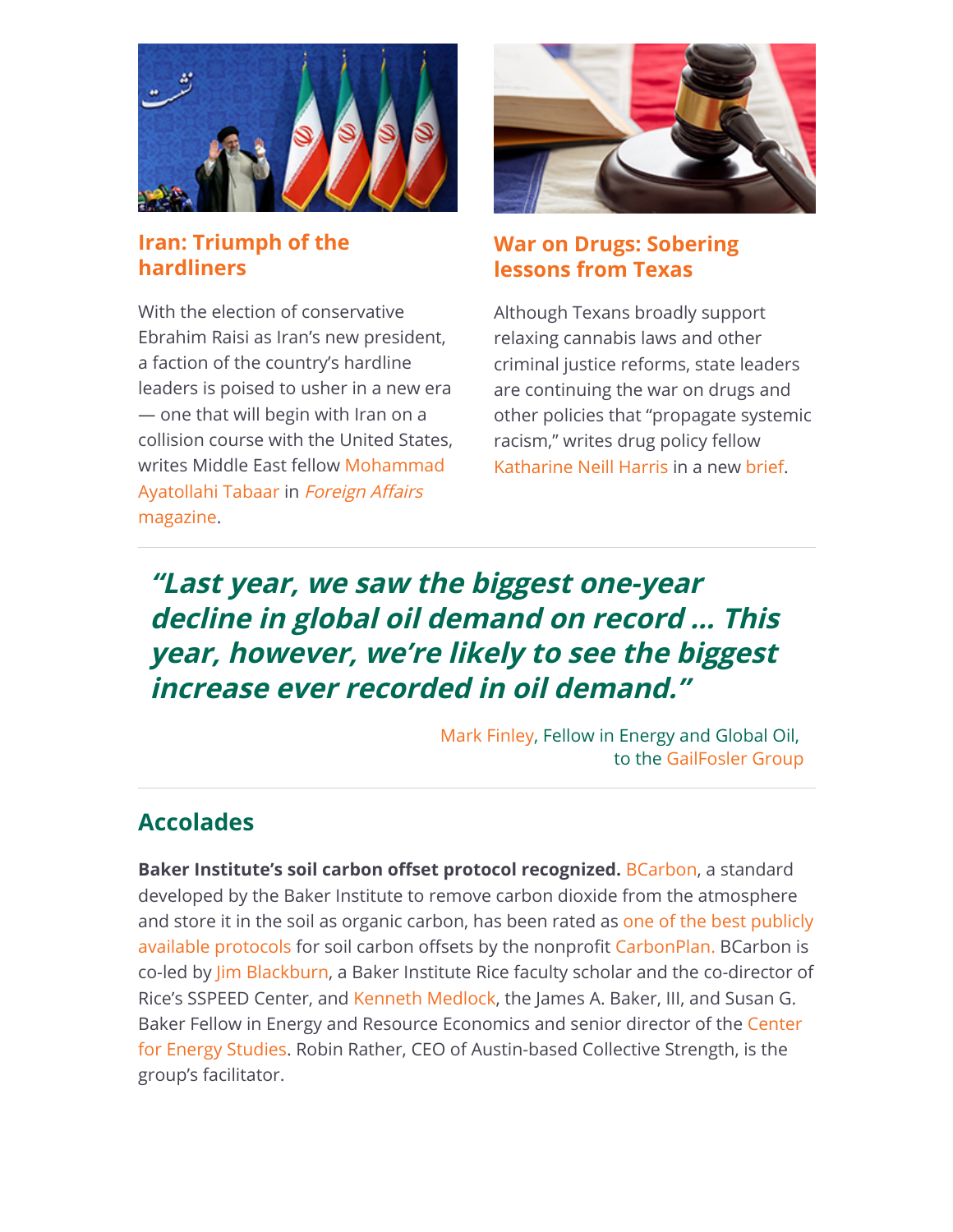

**Norman awarded prize for early-career scholars.** Congratulations to Middle East [fellow K](https://riceconnect.rice.edu/page.redir?target=https%3a%2f%2fglobal.upenn.edu%2fperryworldhouse%2fnews%2fperry-world-house-and-foreign-affairs-announce-winners-2021-emerging-scholars&srcid=245652&srctid=1&erid=7c5ae58d-091b-4b96-99f6-031dd68ea49e&trid=7c5ae58d-091b-4b96-99f6-031dd68ea49e)[elsey Norma](https://riceconnect.rice.edu/page.redir?target=https%3a%2f%2fwww.bakerinstitute.org%2fexperts%2fkelsey-norman%2f&srcid=245652&srctid=1&erid=7c5ae58d-091b-4b96-99f6-031dd68ea49e&trid=7c5ae58d-091b-4b96-99f6-031dd68ea49e)[n, who won the 2021](https://riceconnect.rice.edu/page.redir?target=https%3a%2f%2fglobal.upenn.edu%2fperryworldhouse%2fnews%2fperry-world-house-and-foreign-affairs-announce-winners-2021-emerging-scholars&srcid=245652&srctid=1&erid=7c5ae58d-091b-4b96-99f6-031dd68ea49e&trid=7c5ae58d-091b-4b96-99f6-031dd68ea49e) Emerging Scholars Policy Prize from the Perry World House at the University of Pennsylvania and Foreign Affairs! The competition asks emerging scholars to turn academic policy research into an accessible essay for policymakers. Foreign Affairs will publish Norman's entry, "Asylum Can't be Outsourced: The Danger of Politically Convenient Solutions to Migration," on a future date.

### **Events**

**[Webinar — The improvised war: Former President Felipe Calderón and](https://riceconnect.rice.edu/page.redir?target=https%3a%2f%2fwww.bakerinstitute.org%2fevents%2f2245%2f&srcid=245652&srctid=1&erid=7c5ae58d-091b-4b96-99f6-031dd68ea49e&trid=7c5ae58d-091b-4b96-99f6-031dd68ea49e) Mexico's War on Drugs**. Baker Institute Mexico experts Tony Payan and Guadalupe Correa-Cabrera discuss their book on Mexico's drug war during the Calderón administration. **Sept. 9 | 11 a.m.** [Click here to register or for more](https://riceconnect.rice.edu/page.redir?target=https%3a%2f%2fwww.bakerinstitute.org%2fevents%2f2245%2f&srcid=245652&srctid=1&erid=7c5ae58d-091b-4b96-99f6-031dd68ea49e&trid=7c5ae58d-091b-4b96-99f6-031dd68ea49e) information.

**In case you missed it — Climate change aspirations and the viability of small [developing countries: A conversation with the Honorable Dr. Bharrat Jagdeo,](https://riceconnect.rice.edu/page.redir?target=https%3a%2f%2fwww.bakerinstitute.org%2fevents%2f2248%2f&srcid=245652&srctid=1&erid=7c5ae58d-091b-4b96-99f6-031dd68ea49e&trid=7c5ae58d-091b-4b96-99f6-031dd68ea49e) VP of Guyana**. The [Center for Energy Studies](https://riceconnect.rice.edu/page.redir?target=https%3a%2f%2fwww.bakerinstitute.org%2fcenter-for-energy-studies%2f&srcid=245652&srctid=1&erid=7c5ae58d-091b-4b96-99f6-031dd68ea49e&trid=7c5ae58d-091b-4b96-99f6-031dd68ea49e) hosted Guyana's vice president for a conversation on several nations' responses to climate change, from the perspective of small developing countries. Are comprehensive policies in place or being developed to achieve net-zero emissions by 2050 and fulfill enhanced pledges to reduce greenhouse gas emissions? Or is this another round of "greenwashing"? [Watch the event video, recorded on Aug. 17, here](https://riceconnect.rice.edu/page.redir?target=https%3a%2f%2fwww.bakerinstitute.org%2fevents%2f2248%2f&srcid=245652&srctid=1&erid=7c5ae58d-091b-4b96-99f6-031dd68ea49e&trid=7c5ae58d-091b-4b96-99f6-031dd68ea49e).

Check out our [Events page](https://riceconnect.rice.edu/page.redir?target=https%3a%2f%2fwww.bakerinstitute.org%2fevents%2fsearch%2f&srcid=245652&srctid=1&erid=7c5ae58d-091b-4b96-99f6-031dd68ea49e&trid=7c5ae58d-091b-4b96-99f6-031dd68ea49e) in the coming weeks for new fall programming!

## **Get Involved with the Baker Institute**

[Become a member of the](https://riceconnect.rice.edu/page.redir?target=http%3a%2f%2fwww.bakerinstitute.org%2froundtable-young-professionals%2f&srcid=245652&srctid=1&erid=7c5ae58d-091b-4b96-99f6-031dd68ea49e&trid=7c5ae58d-091b-4b96-99f6-031dd68ea49e) [Baker Institute Roundtable](https://riceconnect.rice.edu/page.redir?target=http%3a%2f%2fwww.bakerinstitute.org%2fjoin-the-baker-roundtable%2f&srcid=245652&srctid=1&erid=7c5ae58d-091b-4b96-99f6-031dd68ea49e&trid=7c5ae58d-091b-4b96-99f6-031dd68ea49e) [and Roundtable Young](https://riceconnect.rice.edu/page.redir?target=http%3a%2f%2fwww.bakerinstitute.org%2froundtable-young-professionals%2f&srcid=245652&srctid=1&erid=7c5ae58d-091b-4b96-99f6-031dd68ea49e&trid=7c5ae58d-091b-4b96-99f6-031dd68ea49e) Professionals. Contact [our development office](mailto:roundtable@rice.edu) for more information on how you can join the conversation on the relevant issues and ideas that shape our world, or text **BAKER** to **243725** to donate today!